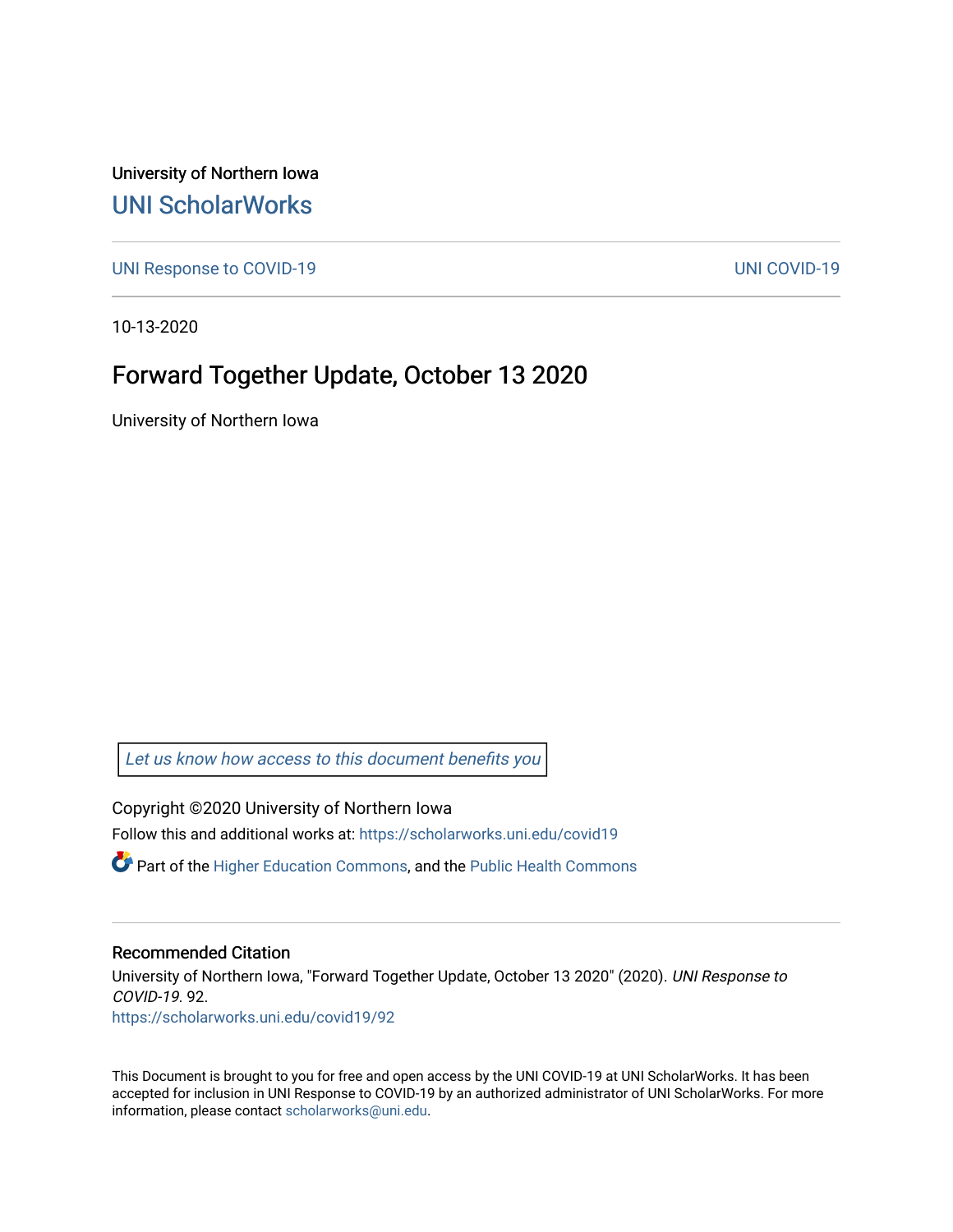## **University of Northern Iowa**

# **Forward Together Update—10/13/20**

### UNI to cover COVID-19 rapid testing cost for students in need

**New Testing Updates from the Student Health Clinic:** In the near future, the UNI Student Health Clinic will make **COVID-19 rapid testing** more frequently available to students who have been exposed to the virus and are experiencing symptoms. Although rapid testing has always been available for individuals with more severe symptoms, the Student Health Clinic will soon be able to provide these quick results **to even more students at UNI** due to the acquisition of additional testing equipment. Rapid testing results take an hour or less.

When this equipment arrives, rapid testing will then come at a moderate cost for students (the clinic will bill the student's insurance company \$80 for the test). **However, as part of our commitment to supporting students, the university will cover the cost for those whose insurance will not pay, as well as the cost for uninsured students.** If for any reason the claim is denied, UNI will apply the cost to a student's U-Bill, and then provide resources from the UNI Together Scholarship to cover the fee.

**What Stays the Same?** Remember, there will continue to be a **free standard (nonrapid) testing option** for students. This testing process usually takes 48-72 hours. These tests are processed by the State Hygenics lab in Coralville - the same process used by TestIowa locations. These have always been free, and will continue to be for the remainder of the academic year.

**When Should You Get Tested?** If you are experiencing symptoms, the SHC is often able to schedule an appointment for the same day. If you have been exposed to someone who has tested positive, the Clinic will advise that you be tested **four days** after your exposure. (It can take four days to have enough cells in your nose for a positive result. If you are tested too soon, there is a possibility of a false negative test.) Call the UNI COVID-19 phone line at 319-273-2100 to be assessed.

**Remember - Keep Yourself Protected:** As we approach the cold-weather season, please keep this health guidance in mind:

- Wear your face covering.
- Ensure you have 6 feet of distance between yourself and others.
- Wash your hands regularly, and make sure your hands are clean before touching your face.